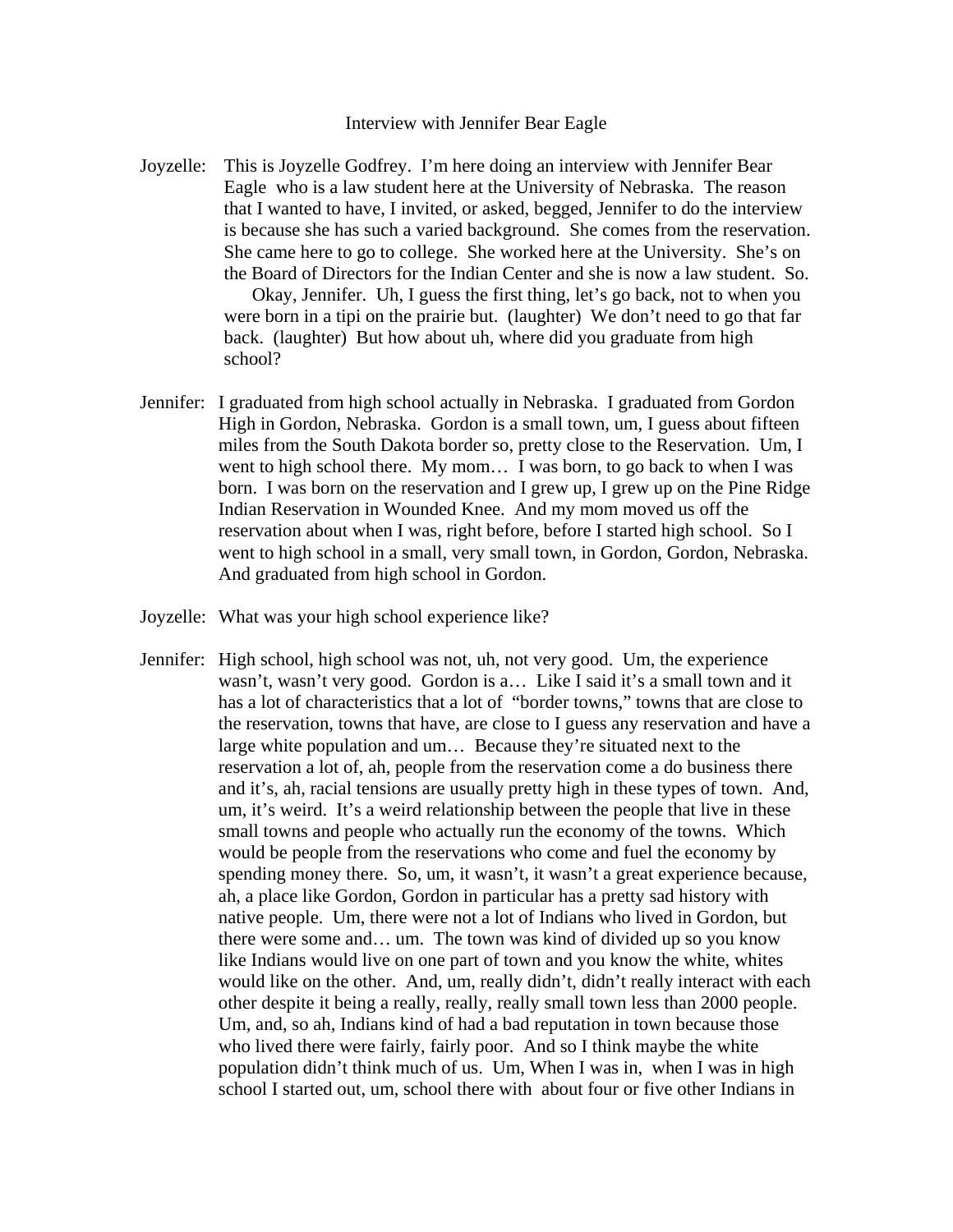my class. And I was the only one that ended up graduating from high school. Everybody else kind of dropped out through out, um, ah, over, over the course of the, you know, the four years. That was actually pretty common and actually pretty rare for one of us to graduate from high school. So it wasn't, wasn't a great experience because so many people had low expectations, ah, of, you know, what, if you're, you know, "Indian," if you're from the reservation, well not even if you're from the reservation. Just if you're Indian you're probably not going to succeed is what, how a lot of people felt. So, my high school experience wasn't, wasn't great but despite it all I had strong support from, you know, my family, very close knit family. So, you know, I made it through and maybe even out of, out of spite I made it through. (laughter)

- Joyzelle: You said most, the, well, the other Indian students who started dropped out. You were the only one who made it through. What about your white classmates? Did they all make it, or did they drop out as well?
- Jennifer: Ah, mostly they all made it. Maybe one person dropped, um, what happened is that, you know, they'd move away and that's probably one of the few reasons that one of them wouldn't graduate from high school. But pretty much everybody graduated from high school. All the white classmates did. Ah, maybe one or two dropped out but mostly it was people moving away. And I don't know there just tended to be an expectation that if you were Native you wouldn't succeed. And I think that's, that's horrible, that's terrible. Why wouldn't you, why wouldn't you succeed just because, you know, you're… Of course you're going to succeed, why wouldn't you. But I don't know, I think just the attitude of the teachers and the town in general probably made it really, really difficult. Because if you have that kind of negative expectation of, of you, you, I guess it turns out that some people fulfill that which is unfortunate.
- Joyzelle: When you came to, ah, Lincoln what was the reason that you came here?
- Jennifer: I came to Lincoln to, to go to school at the University of Nebraska. Um, I had, I wasn't, I didn't come here as a freshman, as a college freshman. I actually originally um, went to a smaller school before I transfer here. Um, I wanted to go to someplace big. And to me, Lincoln seemed big, and seemed huge, seemed like, ah. I guess, if you come from a small community like Gordon or anywhere else in Nebraska when you think of Lincoln you think that's the big city. Ah, having lived here now I realize that it's not really, you know, a giant metropolitan. But, I've always thought of it as, as a big city. And, um, I wanted to go to a big school because I wasn't really, um, happy at, at a small school since it's just, I don't know. It… I was looking for something more and so I wanted to come to school here. At the University I thought I could get a better education than at a smaller college. Not that there's anything wrong with smaller colleges but, um, I just wanted, um, I guess I just wanted more. So. Ah, and since I had, um, graduated from high school in Nebraska, um, I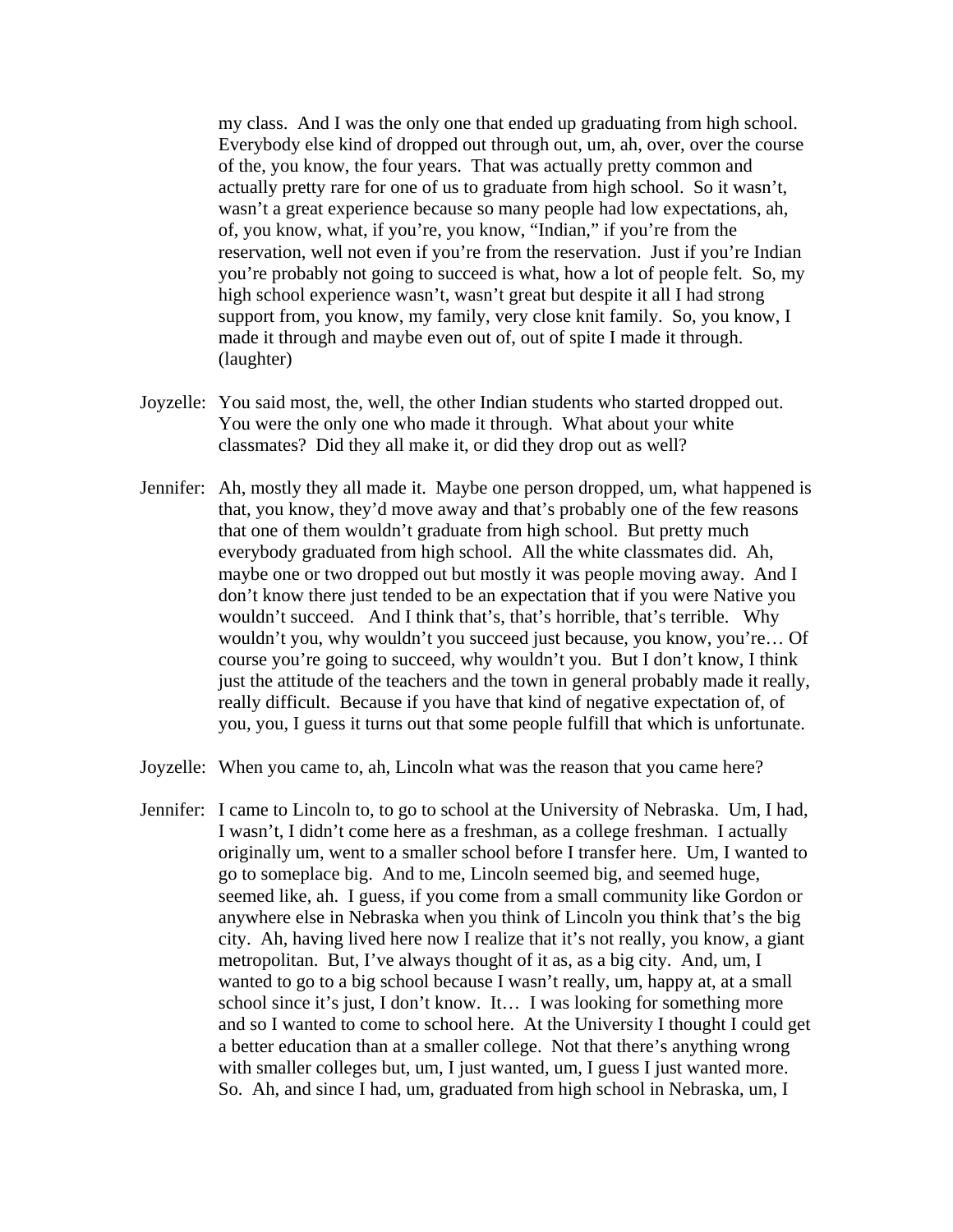could come here for the, to be a, I'd get the Nebraska tuition rate. I guess they also have a special tuition rate for certain Natives who come from tribes that used to live in Nebraska or still live in Nebraska. I didn't know about that at the time. But I figured since I went to, went to high, graduated from high school here, it seemed like a logical, a logical choice and as far as I knew none of my classmates, ah, from high school, went to school here so that was a plus.

- Joyzelle: So what grade were you in when you came here and what was your major?
- Jennifer: I came here, I think I was a sophomore, I had enough credits that I was a sophomore when I, when I came here and I ended up, ah, being an English major once I came here. Ah, English Literature actually.
- Joyzelle: Why did you decide on Literature?
- Jennifer: Um… Well, it, it was a class, um. English classes I've always, I've always done well. Then well, I didn't know when I first went to college what I wanted, what I wanted to do I guess. That's probably not uncommon. But, um. But I took a lot of ah, ah, English classes and I just, it seems like a natural fit for me and I, I just, it, I understood and I did well at it. And so, I enjoyed it. And I've always enjoyed reading and so it just… I wasn't an English major before I came to school here but once I came here… It, I don't know, it just happened. Just happened one day I decided I was going to be an English major since I was taking English classes, mostly English classes anyway. And, um, and that's when I, ah, after I decided I would be an English major is when I first found a Native Lit class, so…
- Joyzelle: Oh, I see. So your Bachelor's degree is, ah, in English?
- Jennifer: Yes.
- Joyzelle: Okay. Um, you also worked at the University, right?
- Jennifer: Yes. Yes. Um, before I, um, before I started, well actually when I was an undergrad I was a student worker. Worked for the computer, um, the computer lab on campus. Um, and then before I started Law School here I actually worked full time.
- Joyzelle: What was your experience, you told me what your experience was in high school as an Indian person in high school in Nebraska. What was your experience in college as an Indian person?
- Jennifer: Here in Lincoln?
- Joyzelle: Here in Lincoln.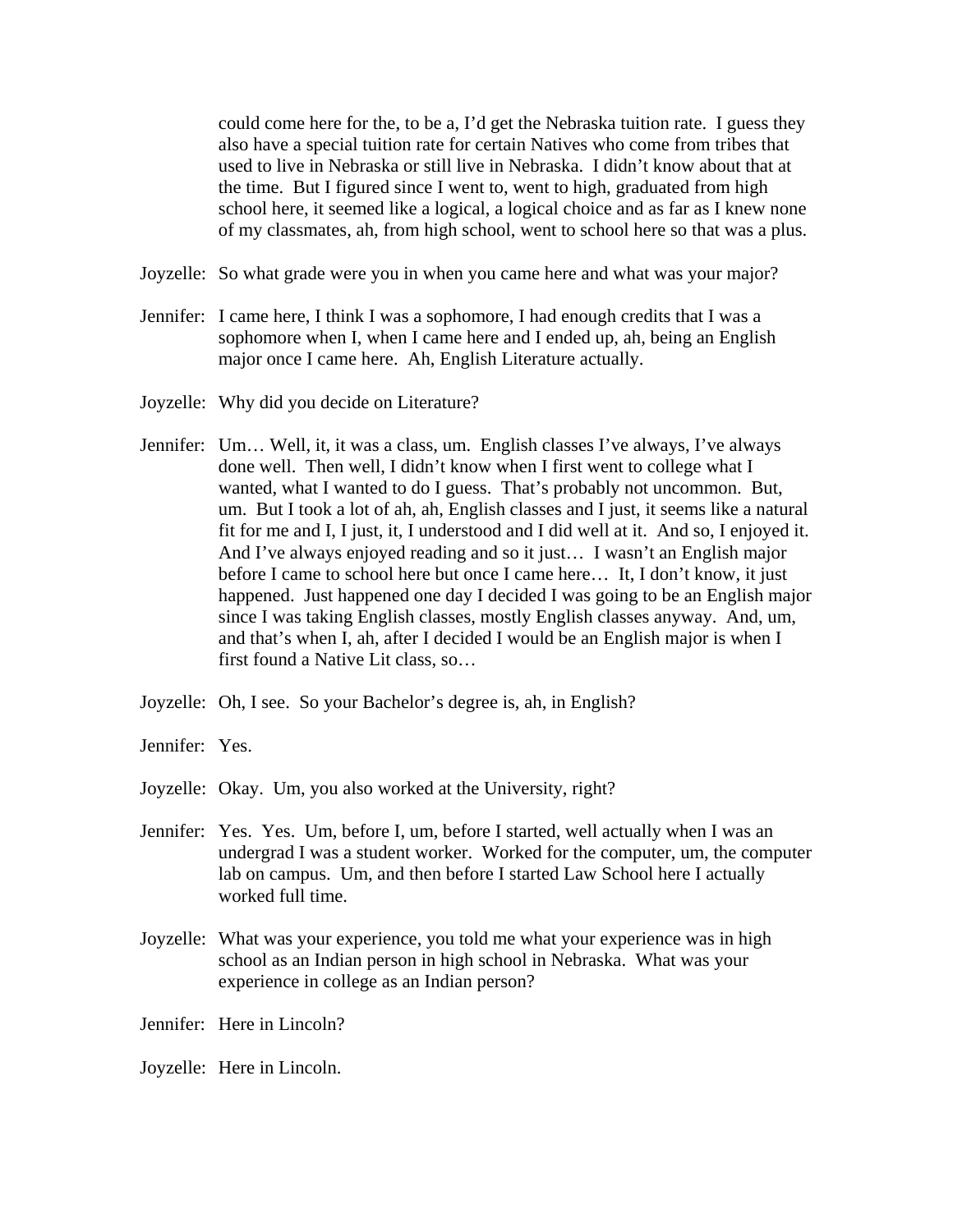- Jennifer: Here in Lincoln, Okay. Um, it was different than, than high school. It seemed like people, um, other students ah, ah, seemed to be more open-minded here and didn't have this preconceived notion that just cause you're, ah, native you're going to fail. Of course, you know, a lot of people did have other kinds of notions that, um, the reason why, it… That if you're a minority student then, you know, you're here on a, some sort of an affirmative action, um, scholarship or something like that. But the attitude, I guess, in general is a little better and people seem to be more open to meeting people of, of different cultures. So, and that was a plus as opposed to being in high school when someone sees you and, you know, you're native so automatically that's... You… There's nothing you, you…. You just have, ah… That's already, you know, two strikes against you. And you don't really get a chance to get to know them as an individual. Whereas, you know, in college I think students tend to be more, a little more, open-minded. So it was a little, definitely better than high school. So, I met a lot more people who, who never met anyone who was Indian which is way different from being in high school where, of course, every body knows, you know, the "Indians" who come to town and they all have, ah, whatever notions they have about them whether they're founded in anything. Um, here, I've met people who've never met, who've never met someone from the reservation and probably didn't know that Indians even, I don't know… Maybe they thought they were all extinct or something and so they seemed interested in, learning, in learning about you and your culture. And so that was kind of different, meeting people who are actually interested, like non-natives who are actually interested. So that was, I guess that was cool, I guess. (laughter)
- Joyzelle: What about instructors?
- Jennifer: Instructors? Um… Well, ah, being in college in general, way better than high school. Um, the teachers, ah, cared about, for the most part cared about, teaching, um. So you felt like you got a better education whereas, you know, in high school, in a small town, I had a… ah, my history teacher was the football coach and didn't really care about teaching history, he cared about teaching football. Even in history class he would write, you know, football plays on the board. And, um, this may be a little off topic, but, um, in high school my, my American History teacher was the football coach and he decided, um, and this is I guess another example of how people really didn't care about your culture. He decided that nothing that happened before 1900 in American History was relevant and so he wasn't going to teach it. And so he started the year about 1900 and that's where he started American History, as if, um, any, anything that happened before then, everything that shaped our country didn't matter, and so he was going to start there. And he kind of avoided talking about diversity of any kind whatsoever throughout the whole year. And we started in 1900 and ended about, I don't know, right before World War II. So over a nine month period we didn't really cover a lot. Like I said, you know, football was the main concern and not, I guess I would say it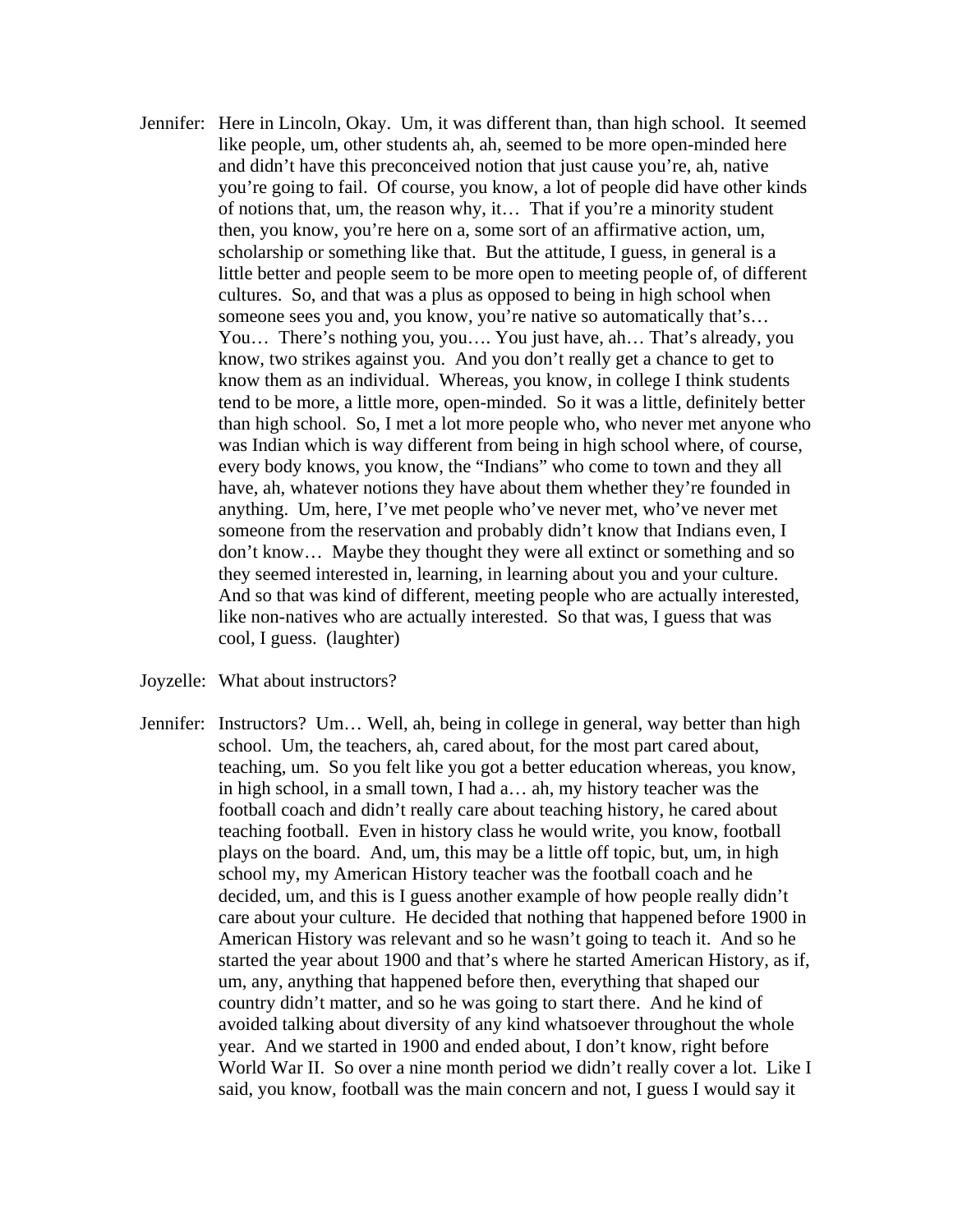wasn't just because he was the football coach but a lot of it had to do with, you know, small towns being concerned with football. And, you know, we didn't make it to the state tournament that year so... It's possible that had something to do with it but he didn't, um, he didn't talk about diversity or, you know, anything other than what was in the textbook. That really bothered me because, um, ever since I was young, every year at the beginning of the school year when we get our books, this goes from elementary school on, the first thing I would do is open the books, look in the index and see where it said "Indians" and find out what it said because I was just so thirsty for any kind of mention or acknowledgement. And this was even going to school on the reservation. We didn't have like books that talked all about Indian History. It was probably the same stuff that everyone else read. And, we didn't learn anything about ourselves that way. Um, but I would always open up the books and see what it said and get a little, slight thrill from reading it. I grew up in Wounded Knee so maybe there'd be a mention of Wounded Knee by name, which I don't know, I like to see. Um, But I was hoping that when I was in high school that maybe we'd actually, ah, talk about this. And so this would be the chance for me as a student, yeah as an Indian person, to, I guess be acknowledged but that was something that we completely skipped over so…..

- Joyzelle: What about in your college classes? Were there any, ah… hist… Did you take any history class
- Jennifer: Yes.
- Joyzelle: that dealt with Indians?
- Jennifer: I did. Ah, I took, I took American History but of course it wasn't, it didn't really focus on Indians but at least we got a mention, which was good. I took, I took a native, uh, Native American history class which was more of a survey so it was really broad and very, very general. We didn't learn anything specific, uh, but it was a good over view of um, of Indians of North America. I think it would have been better if the class itself were spilt up maybe into regions of America. I think it could have been more effective that way. But it was really, you know, here's a survey of Indian History which spans thousands of years. But, you know, we're gonna, put it into a three times, three hours a week for four months or whatever, for fifteen weeks class. So… I mean it was better but, um. It was better and that I guess is one good thing about college is that if you… If you're interested in a topic you can probably find something on that topic, um. I just wish there were, um, more…, more course offerings.

Joyzelle: About Indian people?

Jennifer: About Indian people, um. My minor was, um, Native American Studies. And so I took what was offered which wasn't a lot. But I'm glad that there was something. I'm glad that it was there. And I wished there was more. But one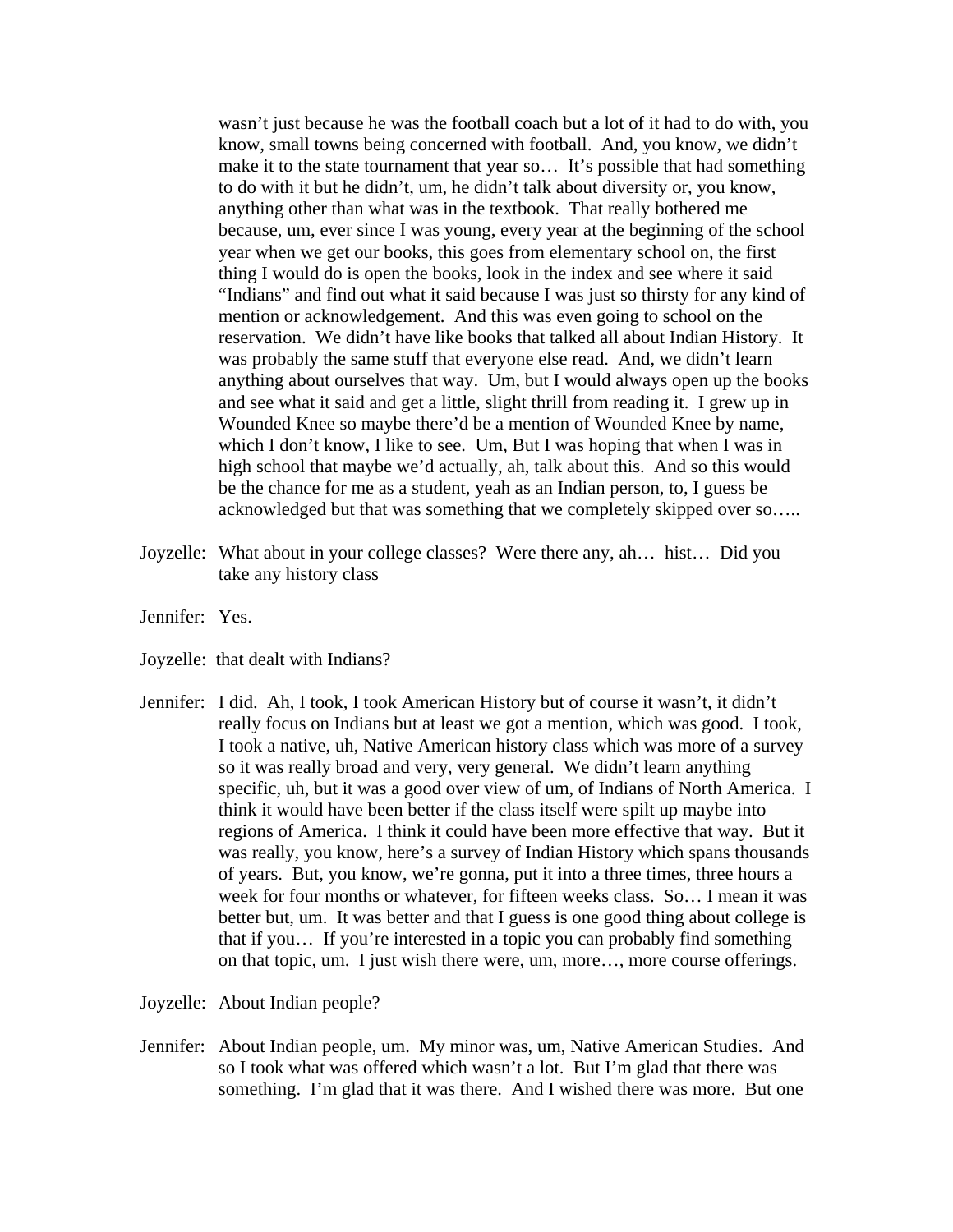thing that was very, extremely, unbelievably disappointed by was: when I came to school here at the University, um, I looked in the course catalog and they offered the Lakota Language, um, as a language class that you could take to fulfill your language requirement. Um, but that year was the last year they offered it and so…. That (sigh) sucked to put it, to put it, um, bluntly that really sucked that I couldn't take it and that was the one thing that I was really looking forward to. I had, you know I took Spanish in high school and… I mean I guess that, that's great and useful and all but what I really was excited about was the opportunity to, you know, to be able to take, take, take my native language I guess. But, um, that was the last year it was offered, the year I got here and, and that was it. And I haven't been able to take it. I was very disappointed that they discontinued it. I'm, I wish, I hope they bring it back some day.

- Joyzelle: Did you see or did you feel any difference between your time spent on campus as a student versus being an employee?
- Jennifer: Um, yes. Ah, definitely there, I mean, just the dynamic of being a student versus being an employee, there's a huge difference there. Um, so… ah,… yes, there… I don't… there….
- Joyzelle: Yes, but it mainly had to do with the difference between being a student and being an employee?
- Jennifer: Yeah.
- Joyzelle: Okay.
- Both: (Laughter)
- Jennifer: Which I know that makes sense cause, um, working on, on a campus is different than I imagine working out in the "real" world or, you know, not on a campus, is that a campus is very student orientated and probably more, um, laid back and … There seems to be more of a commitment to diversity on a college campus than… I don't know what it's like out in the real world. I've been a student and a university employee my whole career so I don't really know what it's like out there. But, um, definitely there's a difference in being a student and being, being an employee.
- Joyzelle: You came here really, ah, as, almost right out of high school. There are other people that, that come, other Indian people who come here, that come later in life and who might come here with children. Do you think that… could you compare your experience to theirs both in terms of being on campus and in the city?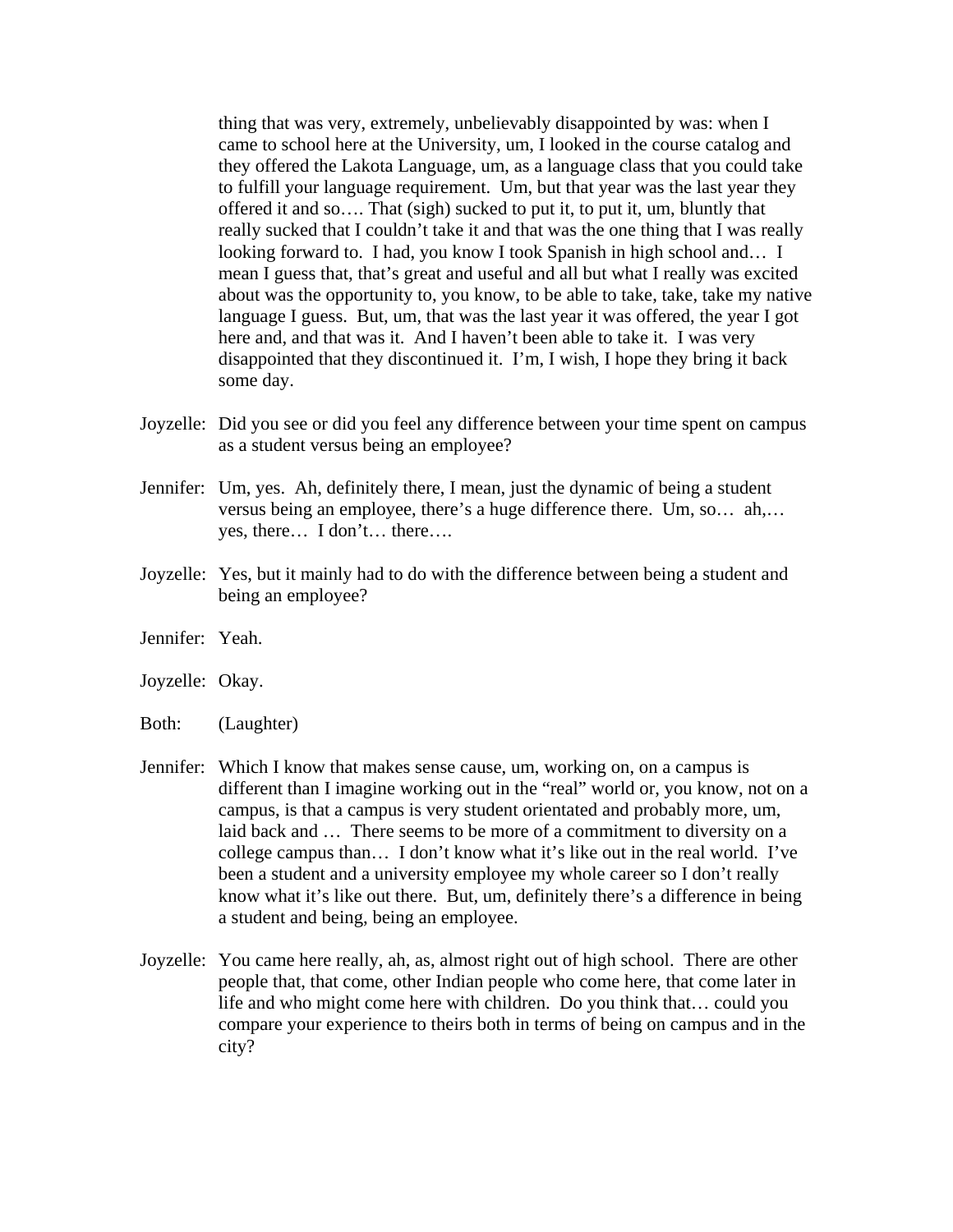Jennifer: Um, sure. There's definitely, there's absolutely a difference between a student and coming here versus coming with a family. A lot of the Indian people that I know here in Lincoln have families and they've experienced a lot of, a lot more prejudice than I have. They've had a much harder time, uh, because like I said the University is not the "real" world. I don't really know a better way to say that. It's definitely different being a student versus being a part of the, the Lincoln community, the larger Lincoln community. Um, I have friends with children who experienced, who faced a lot of hardships um, being parents, parents of Indian kids and the kind of discrimination those kids face at school or just, you know, in town. It's, ah, it's really hard and I can't imagine, um, what that would be like. Um, and… And I also can't imagine what it would be like to come from a, come from a primarily Indian community like I did, from the reservation, but to have lived there nearly your entire life, to come to a place like, like Lincoln. I imagine it'd… it'd be like culture shock, is how I would imagine it. Even moving from Wounded Knee to Gordon when I was a teenager, that was culture shock. Just coming from, you know, coming across the border fifteen miles away, it was a huge shock. And of course the difference between even a small town to some place like Lincoln. I can't imagine what it would have been like if I had come directly from the reservation. Um, when I was, when I first moved off the reservation, ah, kind of reminds me of what it was like when I first moved away from the reservation. I mean, granted I lived close to the reservation, I still had my family and there were still other Indians in town but it was… It was, it was a horrible experience for me. I really hated it because when I was in…. When I was in school I was like the best student, or whatever, in class. And I was used to being, uh, supported by my parent, and you know, the teachers, well some of the teachers. The Indians, the teachers who were Indian in my elementary school were, ah, were great and very supportive. Course I also had white teachers, some of whom were good and some of them were, um, not so good. Ah, but I was used to have, being in a certain environment but then I went to, ah, ah, this white high school where everyone had extremely low expectations. That was weird to be like the smartest kid in the class, okay maybe like the second smartest kid in the class, to this, to the environment where you're just not even expected to graduate from high school is horrible and I cried every day. And, ah, one of my former elementary school teachers lived in Gordon and, lived there and just drove to the reservation to work. And, I went to her house like once a week and, you know, to tell her what a horrible time I was having and I cried to her that "Can you just drive me to school with you? Can I go back to school on the reservation?" It was really hard just being, you know, from, to going from the reservation to even this small town which wasn't all that different, just superficially, not all that different in size or whatever. And even that was culture shock so I can't imagine being, going through that at an older age and coming straight to Lincoln. That would be… I don't even know what that would be like. Did I answer the question? I don't even know what the question was.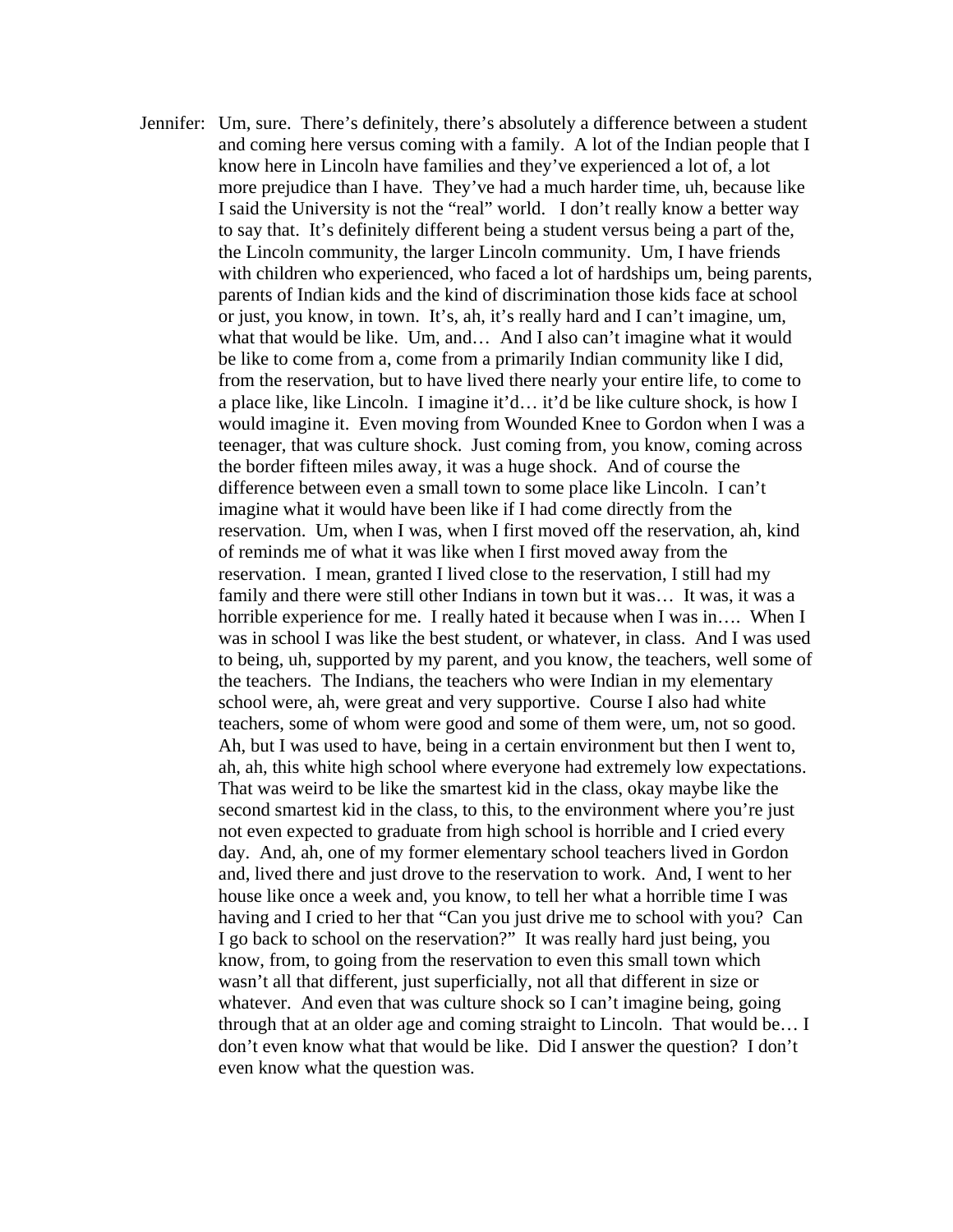- Joyzelle: Let me ask you, you know, you said that when you were going to Gordon the teachers had very low expectations. And then we talked about the kids that are here in Lincoln, you know, and that the people that moved here with kids, their kids have problems in the schools here. Does it sound like the teachers have low expectations of Indian kids in the Lincoln Public School system?
- Jennifer: Yes. I, I imagine that they're going through a lot of the same things, maybe on a larger scale. I have friends with kids, like I said, who, you know, who have kids who go to school here and it seems like that's exactly what's going on is that, um, their kids, um, maybe get treated differently by teachers. Maybe teachers don't, are stricter with them, or they have lower expectations like academically. Or, if any of them got into trouble, maybe got into a fight with another kid, they would be disciplined differently. Or, the teachers have an idea about how, um, expectations of the parents maybe if they, if they came from like a single parent household or something like that they would, or they were from, you know, had a lower income bracket or something they were just… I think teachers treat them differently. I was listening to friends of mine and different things that they've experienced. It sounds a lot like what I went through in Gordon but again on a different scale just because, um, I don't know, just cause of the size of the town. Um, I think that people in like the smaller town, maybe there was a lot more, um, outward racism. People were more up front about it. Like you knew they were racist cause they, you know, would say things right out to you. Whereas in a place like Lincoln or a larger area is where its less, um, piecey or you know, whatever. The people maybe are a little more subtle with it. But they probably do experience the same thing. Um, I think the more subtle racism, I don't, I think that would be worse.
- Joyzelle: Well it sounds like… Do you think that the kids who are going to school here in the public school system in Lincoln have some of the same feelings that you did when you were going to Gordon? That they would feel like crying a lot?
- Jennifer: I would think so. Um, maybe more so if they, if they came from like a reservation or a largely Indian community and they could just see the difference so they'll know, you know, how its different. Or if maybe if there were kids here, Indian kids here who grew up in Lincoln and have gone to school and were used to being, ah, treated differently their entire life that… That would be horrible, I can't even imagine what it would be like to not have that, um, experience that supportive community, um. But I imagine that they go through a lot of the same things that I did, um, here in Lincoln.
- Joyzelle: You said that it may be different for kids who grew up here than for kids who come directly from the reservation. Do you think that there is a difference between urban versus reservation Indian people?
- Jennifer: Um, yes. Yes there definitely, definitely is, there's definitely, there definitely are differences. Um, because, ah, because… There definitely are differences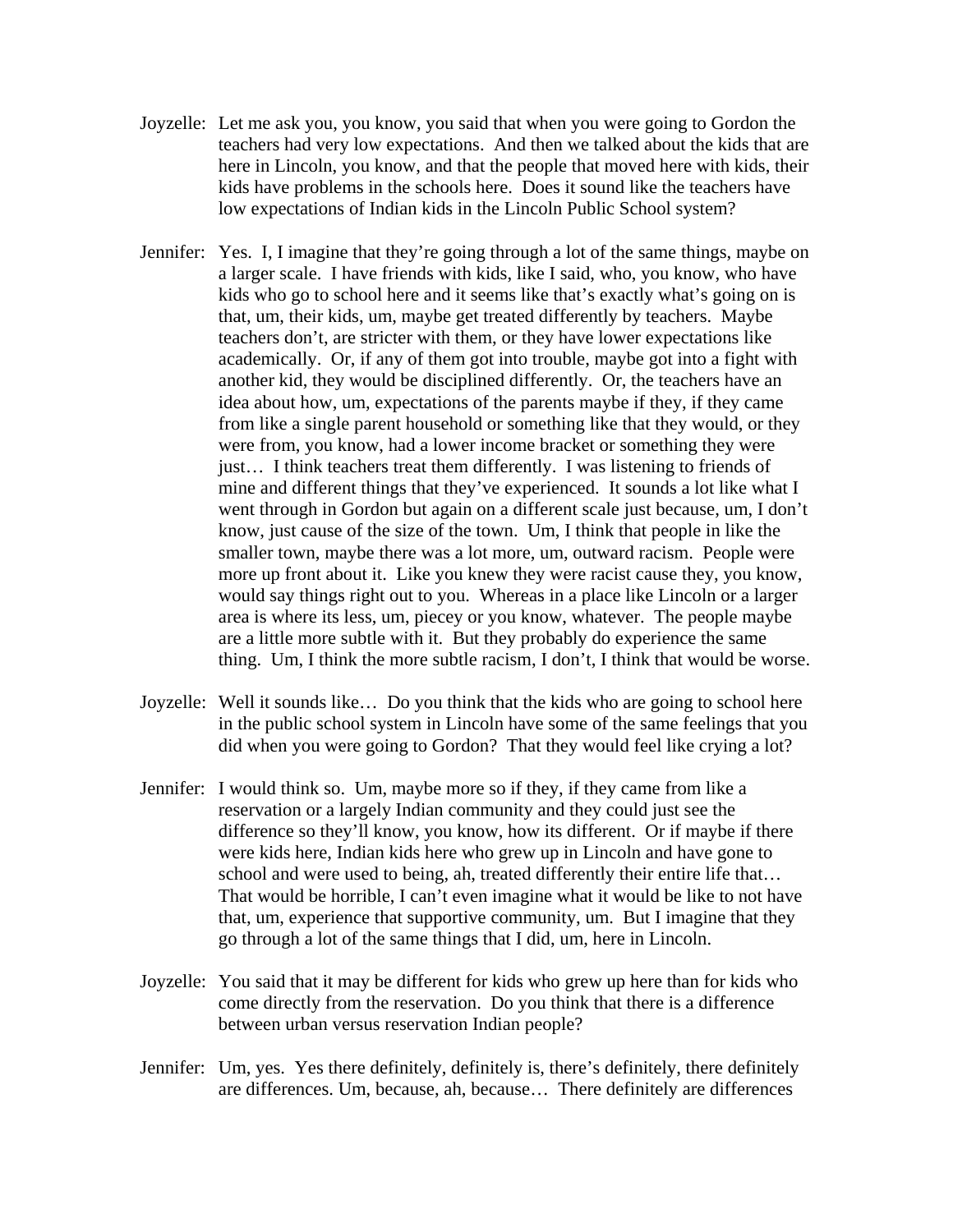between, um, urban Indian versus reservation Indians just because, well simply because the, the communities are so different. When you're in a tribal community, ah, you're used to being around people, a lot of people who are similar to you. You're used to having, um, to having the whole community back you. Maybe you're used to having a big family around you, supporting you and maybe you're used to a different life style. And you also have, um, you're exposed to, ah, your culture and, you know, your heritage more on a direct basis because you're there around people and maybe you're not experiencing as much racism on a day to day basis. Probably, obviously if you go off the reservation to a border town you're going to experience it but it's not something that's in your face like every single day on the reservation. And so… I think that would shape you differently and maybe you, ah….

- Joyzelle: What about access to, ah, to religion and spirituality?
- Jennifer: Well there's, ah, definitely, definitely a difference, um, between someone who grows up on the reservation where it might be more a part of your daily life versus somebody in a more urban community where it would be, ah. Where you might not have access to the kinds of practices that you're used to.
- Joyzelle: And in shaping people, um, shaping people comes down to how we identify ourselves. You know, what defines us as Indian people. Is there a difference in how reservation people define Indian-ness versus urban definition of Indianness?
- Jennifer: Uh, I would say, I would say yes to that. Ah, It seem to me from my experiences and from what I've, from what I've seen, and I can't speak on behalf of anybody except myself, but it seems to me that there, there appears to be a difference with how you're identified. Um, when you come from the reservation or, you know, a tribal community versus um, living in an urban area. When you're in a tribal community you, it's, it's … you're constantly surrounded by your culture and your own people so I guess it's less of a, of a big deal. You know who you are. You don't need to constantly say, you know, "I'm Indian" or "I'm whatever" all the time because you are and everybody knows it and you're a part of this community and that's reaffirmed daily. Whereas maybe if you're in, if you're in an urban community there are other Indians around but they might not be from your tribe. So the larger non-Native community sees you and identifies you all as Indian, kind of clumps you together so it might be harder to assert your own tribal identify, ah, your tribal identity versus being, you know, being Indians in general. And so, because you don't have, um, access to… just being around other, a large number of other people from your, ah, from your tribal community I think it would be harder to hold on to the kind of little things that make up, that all attribute to, you know, part of being who you are. Not that you're not Indian if you don't live on the reservation cause you are. I just think it's just harder for people away from the reservation to hold on to the kinds of things the people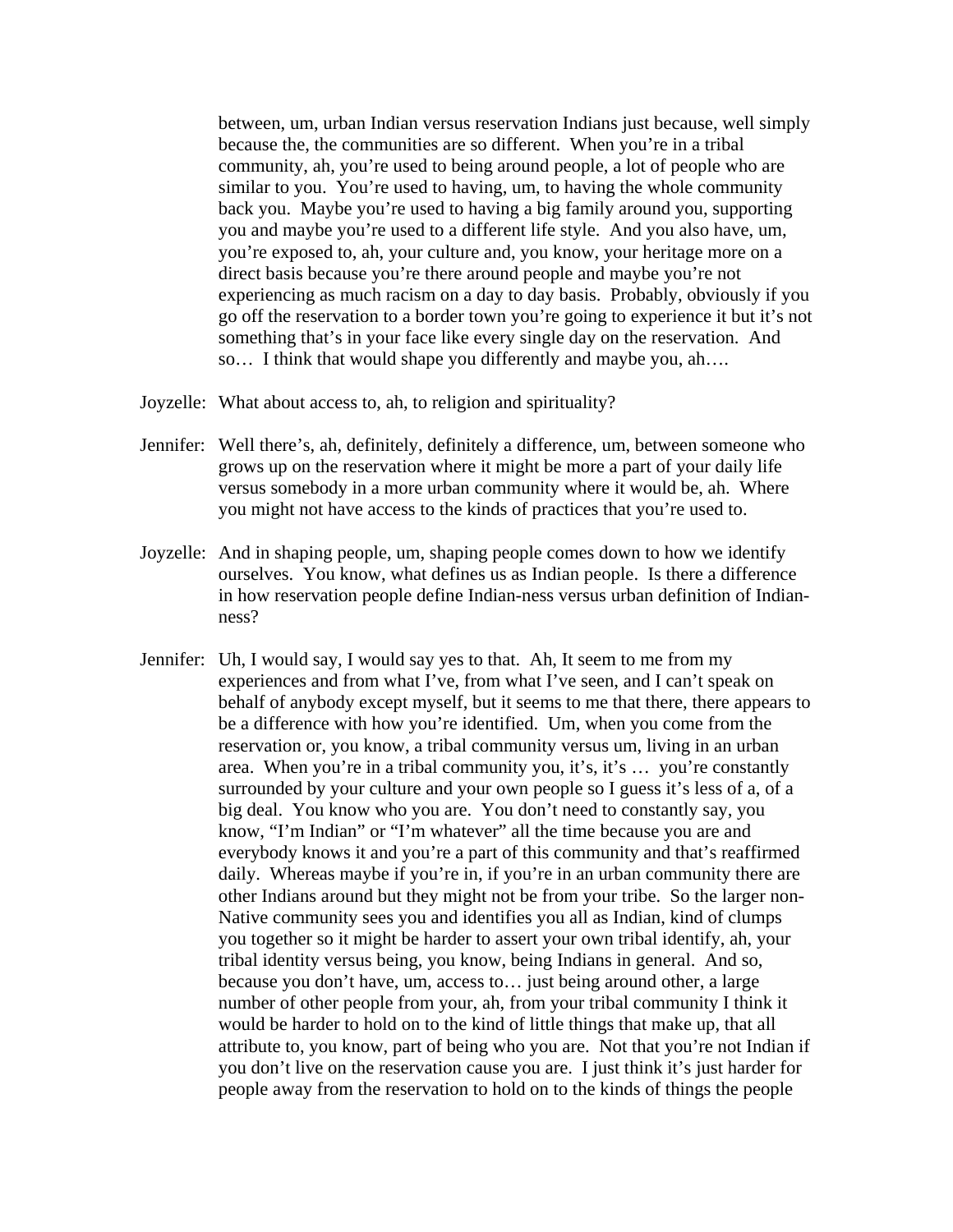on the reservation have. And, maybe it, it, because it becomes harder, you, you kind of, you know, you're more likely to see people from different tribes and so you try to find something in common to hold on to so there comes, there develops a more pan-Indian-ness which I think is defiantly a different kind of Indian identity versus what you would have if you were on the reservation.

- Joyzelle: Okay, I think I understand what you're saying. Um, The ah… I had a question while you were talking and then it just kind of slipped away there. Oh, I know. What about ah, priorities? Do reservation Indians have different priorities, ah, or does living in the city cause you to reorganize your priorities?
- Jennifer: I think so. It definitely, I would, I would say definitely. Um, well for one thing when you're on the reservation it's likely that you're near your family. There's that which is different then being in the city and I think maybe it's possible… depending on your situation in both places it's defiantly different but…. In, for, if you're living off the reservation in, you know, someplace like Lincoln, or you know, in Lincoln I think it's, it's, you have your…. For a lot of people that I've seen maybe the struggle is more to survive on a day-to-day basis just to make it through, you know, your paycheck. To… To just survive generally without having to think about all these other things, whereas, if you were back home, um, you have more access to, you know, your… You have more, more access to support, um, both spiritually and, you know, probably financially cause I'm sure you're around your family members and just general support for each other. And, I would imagine there's a lot more cultural activities that… I don't know, I think of cultural activities in a different sense when you live on the reservation versus when you live in the city.
- Joyzelle: What would be the difference in cultural activities for reservation versus urban?
- Jennifer: Well, for urban you're surrounded by a lot of people from different tribes so whatever cultural activities exist might be more pan-Indian, or it might be from different tribes. And you have different people at these events and, which, and maybe it's more of a… I don't know, more of a … I imagine that back on the… Ah… Well, I don't really know how to answer that question.
- Joyzelle: Is it more… Would it be that um, on the reservation it's more spiritually geared and on urban it's more social geared?
- Jennifer: Yes. That's ah, that's probably defiantly… Well, defiantly one way to look at it. Again because there's so many different people living in the city maybe you don't all have the same,… you're not from the same tribe so you don't all have the same beliefs so you're more interested in the social activities that pulls you all together. Like, like something like a pow-wow whereas on the reservation we'll have, um…. Well, there are pow-wows but there are also a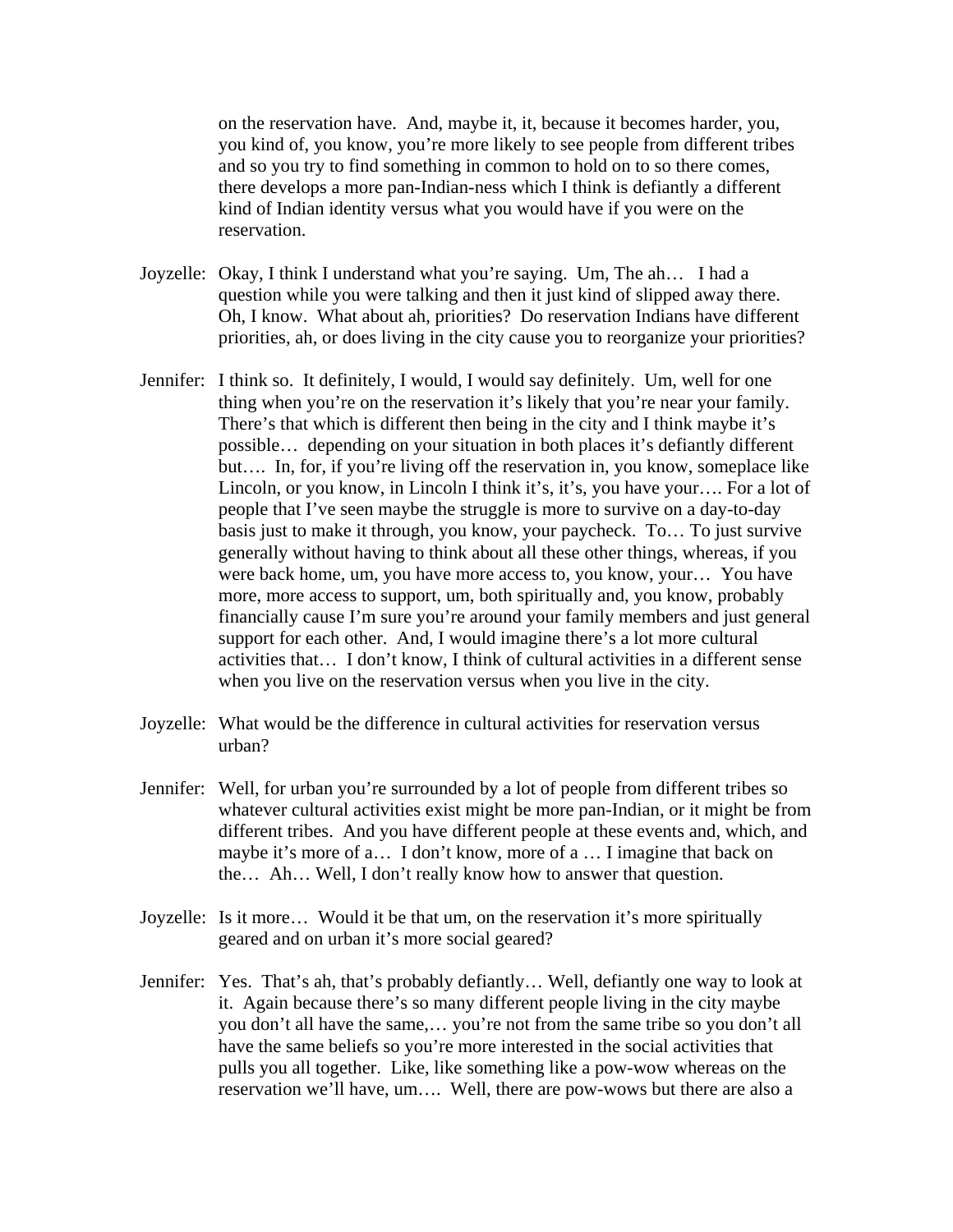lot of other different things going on um, for you, with a lot of, a lot more spiritual activities, which definitely are different from social activities.

Joyzelle: Let me, ah, tell you a, a little bit about the… uh, a little history of the Indian Center, primarily because you're on the Board at the Indian Center and I want to talk, have you talk with us about, a little about that. When the Indian Center was first starting, or when the Indian community here in Lincoln was trying to get it organized, a friend of mine, Floyd Taylor, as a matter of fact they have a Floyd Taylor Award that they give through the Indian Center now. But he worked for EDA, Economic Development Administration, out of Denver. This was, Nebraska was one of his responsibilities. And ah, he came to a city council meeting, this was way back, you know, in the early seventies. Ah, he came to a city council meeting here when the Indian community had made their proposal to the city council to get the land and the place so that they could apply for an EDA grant to build the building. Ah, when Mr. Taylor, who is from Standing Rock, he's very, very dark complexioned, obviously an Indian. When he came to the city, Lincoln city council meeting he came in the room but he was way in the back. And no body really paid any attention to him but he could hear, you know, the council meeting. He knew what was going on and it came up, the Indian Center issue came up, you know, not that it was already build but they were in the process of doing it. And as they, the city council members were talking about the Indian's request for this property and the general consensus was no. They didn't want to give that land and they didn't want to do anything to support, uh, those, those Indians. "Those Indians" kind of a thing and ah, they discussed among themselves how they were going to get rid of these people so that when they came in, cause the Indian delegation was going to be coming into the meeting. They wanted to know how they could, you know, gracefully get rid of them because they had other plans for that piece of land. Okay, so Floyd was sitting in the back of the room. So as they're discussing this and it's a big discussion among city council members, big discussion about, you know, getting, getting rid of these, "those people." And finally one of them said "Well, it doesn't make any difference because the guy from EDA, the Economic Development Administration representative will be here and he'll see things our way. He won't let those Indians have it." (Laughter) So, and one of them said "Well is he here? Maybe he's not even here. Is he here?" Floyd stood up from the back of the room, walked forward and said "Yes, I am here." And they saw that he was an Indian man, obviously, very obviously an Indian man and he said "And, I'm going to do everything in my power to make sure that those, "those people" get their center, or die trying." Ah, Floyd did die shortly after, not too long after the center was ah, was built. But it was one of things that, he was really adamant about having this place. When he heard the discussion of the city council members, their attitude about Indian people here in Lincoln, he knew that the Indian community here had to have a place of their own where they could come together in a safe place. In your opinion, has the attitude of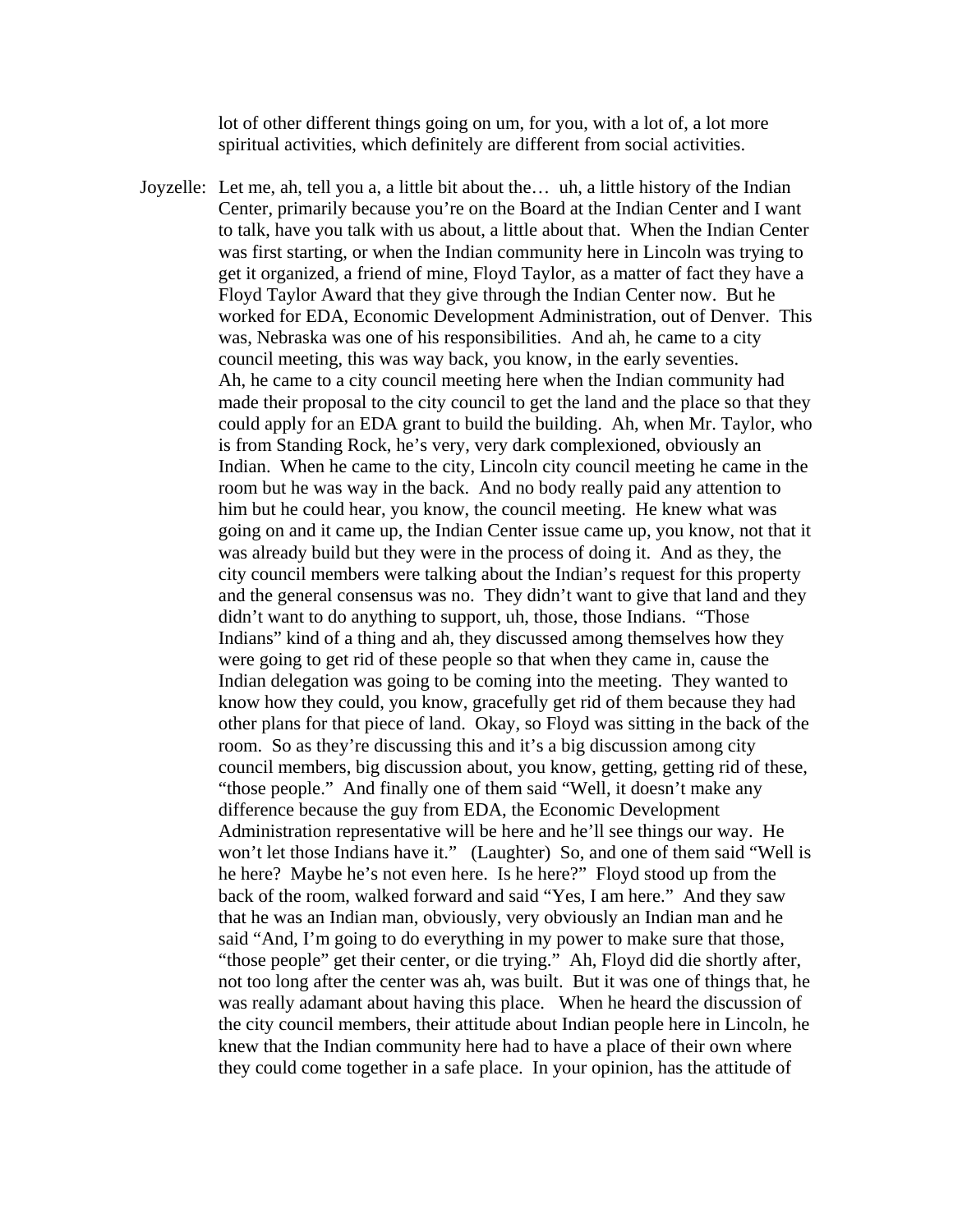Lincoln city government or Lincoln powers that be, has it changed from that time when the attitude was they wanted to just get rid of "those people?"

- Jennifer: Um. I…Yes. Yes, I would say it has, um. Definitely the dynamic of Lincoln's relationship with, with the Indian people that live here I think, um, definitely changed since then. I didn't live here, I wasn't alive then um, but even in the time that I've lived in Lincoln I've seen, I've seen it change and it sounds like from your story that that kind of attitude is closer to the kind that people in smaller communities, like border towns have in that it's like a very direct anti-Indian. And like I said I see difference, a big difference between a small town like Gordon and Lincoln. So I'd say yes, there's definitely a change in the, in the attitude. I'm… It's still… Racism still exists. It's probably a lot more subtle now and ah, stuff that does exist, I mean there's probably a lot of institutional racism in, you know, in city government or in LPS towards Indian people but I definitely think that it's gotten better. Definitely it's gotten better over time and I think a lot of it, um, and I think change is good and I'm glad that it has improved. Um, so I think having an Indian Center is a good thing. We didn't have an Indian Center in Gordon, ah, but I can't imagine what it would be like to have a place like that in a small town. But we didn't have on in Gordon and so I think it's good that one exists here it lets Indian people know that hey there are other Indians in town and the kinds of services that the Center provides today I think are good and uh, and necessary. It's kinds of, it's a human services agency and um, it provides a lot of services to not just Indians but a lot of um, different people who live in Lincoln. Different nationalities and, you know, backgrounds and ethnic backgrounds and whatever. So I think that, I think that the services that the Center provides are good and maybe that kind of support is a good proxy for the kind of community support that you would get back home. So, that's good. Um, I think that the attitudes in the city government have definitely changed and I think a lot of it has to do with Indian people, um, standing up for themselves and saying "Hey we need a place like the Center," or, you know, "you can't really ignore us," or, you know, other things like that. So I think a lot of the change has come from Indian people themselves, which is good. Which is where all change really needs to start. I hope that answers the question.
- Joyzelle: Yes, it did. That things are better.
- Jennifer: Yes. Yes, they are better than they were back in the
- Joyzelle: In the early seventies, or back in the late sixties, early seventies. No, it was in the early seventies. Um, the services that are, that are provided by the Indian Center… How long have you been on the Board?
- Jennifer: I have been on… I joined the Board in 2004, almost three years. I'll be coming to the end of my term in September. You're elected to a three year term. The Board is made up of elected members and appointed members. The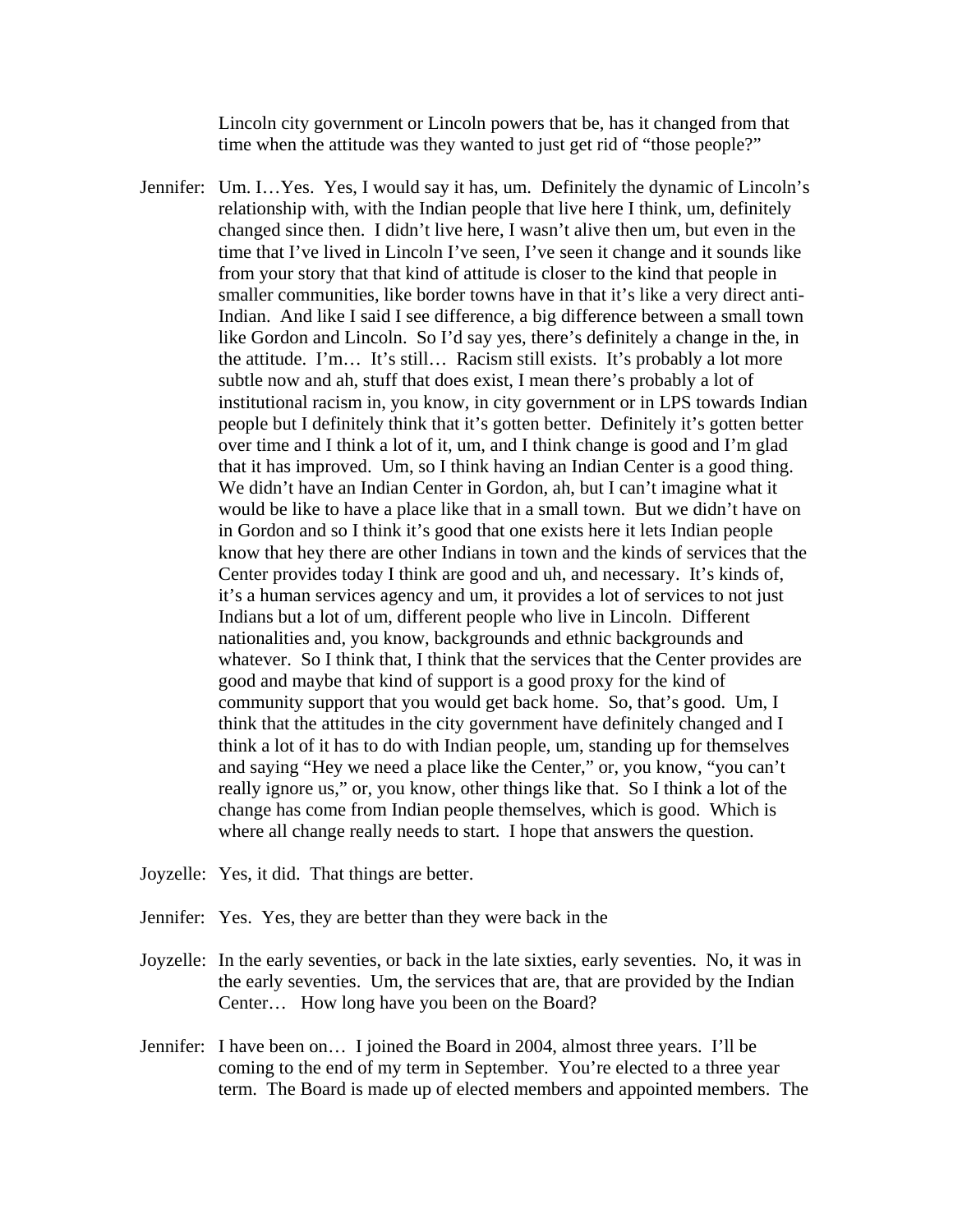elected members are all from the Lincoln community. They're voted on by the members of the Indian community and the appointed members can either be, you know, can be anybody. But usually they try to find someone with some area of expertise um, in one of the services that the Center provides like housing or maybe finance or attorney, stuff like that. Um, so the… Right now the Board is all, is comprised of all Natives. And so… And I'm one of the, and I was elected to the Board and my term ends in a couple of months.

- Joyzelle: Have you seen much change in the, in the Center?
- Jennifer: Oh, absolutely. Absolutely, and, um, I'm happy to report that it's all, you know, positive change that I've seen. The difference that I've seen from when I started three years ago to today, not just on the Board but um, at the Center in general has been, ah, enormous. Um, it's… I think the Center now is a lot more focused and, um, doing what I said before about how Indian people need to stress about change themselves and I think I see that happening at the Center. Where the Center is going after more, um, trying to get more programs and realizing that we can't just attempt to stay afloat but to actually have a larger vision and to see that we need to provide more services, um, for Indian people than just the stuff that we do. We need to try to expand the Center and, you know, try to help more people and to be… not just that place in Lincoln where you go… if you don't have any, you know, if you need to get, ah, commodities, you know. And you… My vision for the Center is I would like it to be like the "Must Stop Shop" for any Indian coming to, coming to Lincoln. Like I want it to be where people want to go. And I want people to want to be there and to want to hang out and to not just go there when they need help. It's great that we can provide help but I think that if you limit it to just family services or, you know, things like that that then you're limiting the, ah, support you can provide for all Indian people. When I first came to Lincoln I never went to the Center. I mean I knew it was there, it's located very close to the University. And I, I knew about it but I, I never went to the Center ever. And I never went there until I became a Board member. And the reason is that, it's like I said, it's a human service agency and it provides, um, services but I didn't fit into any of the categories that they provided services to. I don't have kids. You know, students, um, like there are income guidelines and yes, I'm poor but being a student kinda tends to disqualify you from income-based services. Um, I guess you don't want every college student applying for what ever. Ah, so…. And I know there are a lot of people who are a lot more in immediate need than me. Um, so I'm glad that they're able to get help that they need. But then and even now the Center doesn't offer anything for someone like me other than to be around other Indian people. So I, I would like the Center change to be a place where all Indian people can feel welcome and not have to face all the kinds of, you know, terrible things that I mentioned that could happen to someone, you know, living, living in Lincoln or living anywhere outside of their reservation. But, um, since I got on the Board three years ago to now, there's definitely a change to try to kind of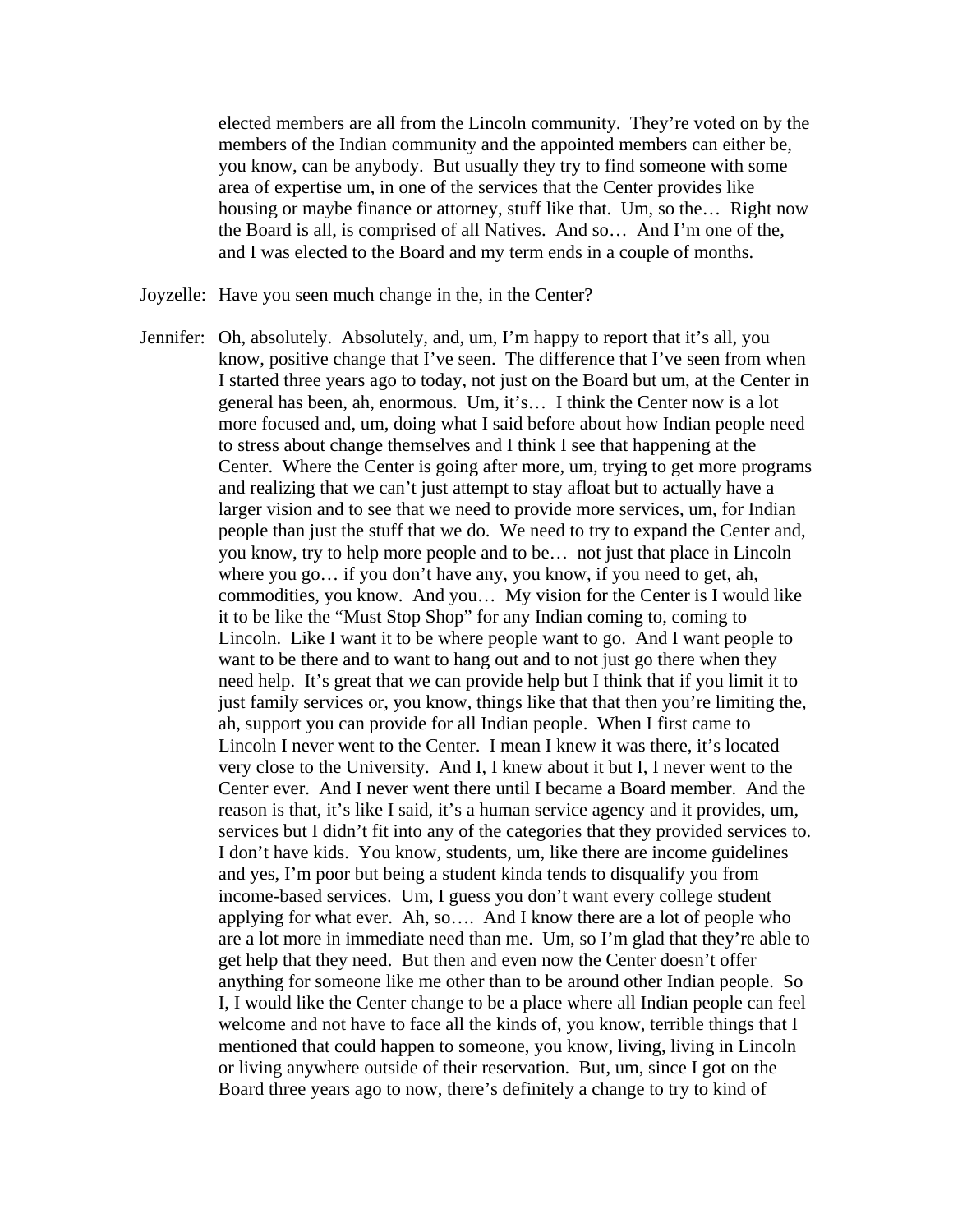expand the services at the Center and to provide more of a positive outlook not just in how can we immediate help poor people in Lincoln but how can we help Indians better themselves. Like the homeowners program to help, you know, Indians become homeowners, you know, things like that.

- Joyzelle: Yeah, I went through the homeowners program. I thought it was very good. Um, is there anything else that you can think of that you would like to share with us?
- Jennifer: Um, (laughter) Um, I don't know. Just about Lincoln, or… things that I've experienced in Lincoln…. Or…….?
- Joyzelle: Like that. Um, you'll be back here next year to finish your law degree, right? Are you going to stay in Lincoln when you finish?
- Jennifer: Um, I don't know. Um, probably not. I think Lincoln is a great place, I, I've really come to enjoy it. I mean there… It's not perfect but um, I think there's room to grow and it's very friendly, friendly town for the most part. But I don't think that I'm going to be, um, staying in Lincoln because what I would like to do, when I graduate, I would like to, ah, work for my tribe. I don't know in what particular capacity but that's something that I've always wanted to do, to go back home and help my tribe. So I don't think that that'll be in Lincoln but who knows, you know. There are tribes in Nebraska and of course there are Indian people everywhere and Indian people who live off the reservation who need, you know, help as well. But I'm thinking that I'm probably going to either head back home or maybe head to like to someplace where I, I can impact more people like in Washington, D. C. and work on, you know, Indian policy at the federal level which is what I would like to do.
- Joyzelle: That's a very good goal.
- Jennifer: Kinda lofty so I…. Who knows. Who knows what I'll do but that's my dream.
- Joyzelle: Well, I don't think that's lofty for someone who came from the kind of high school experience that you had to finishing law school. I think going to D. C. is right up you're alley. (Laughter)
- Jennifer: I hope so. (Laughter)
- Joyzelle: Well, I want to thank you for your time and ah, if there's anything else that, that you think of later on, we can always add to this interview.
- Jennifer: Okay.
- Joyzelle: All right and thank you.